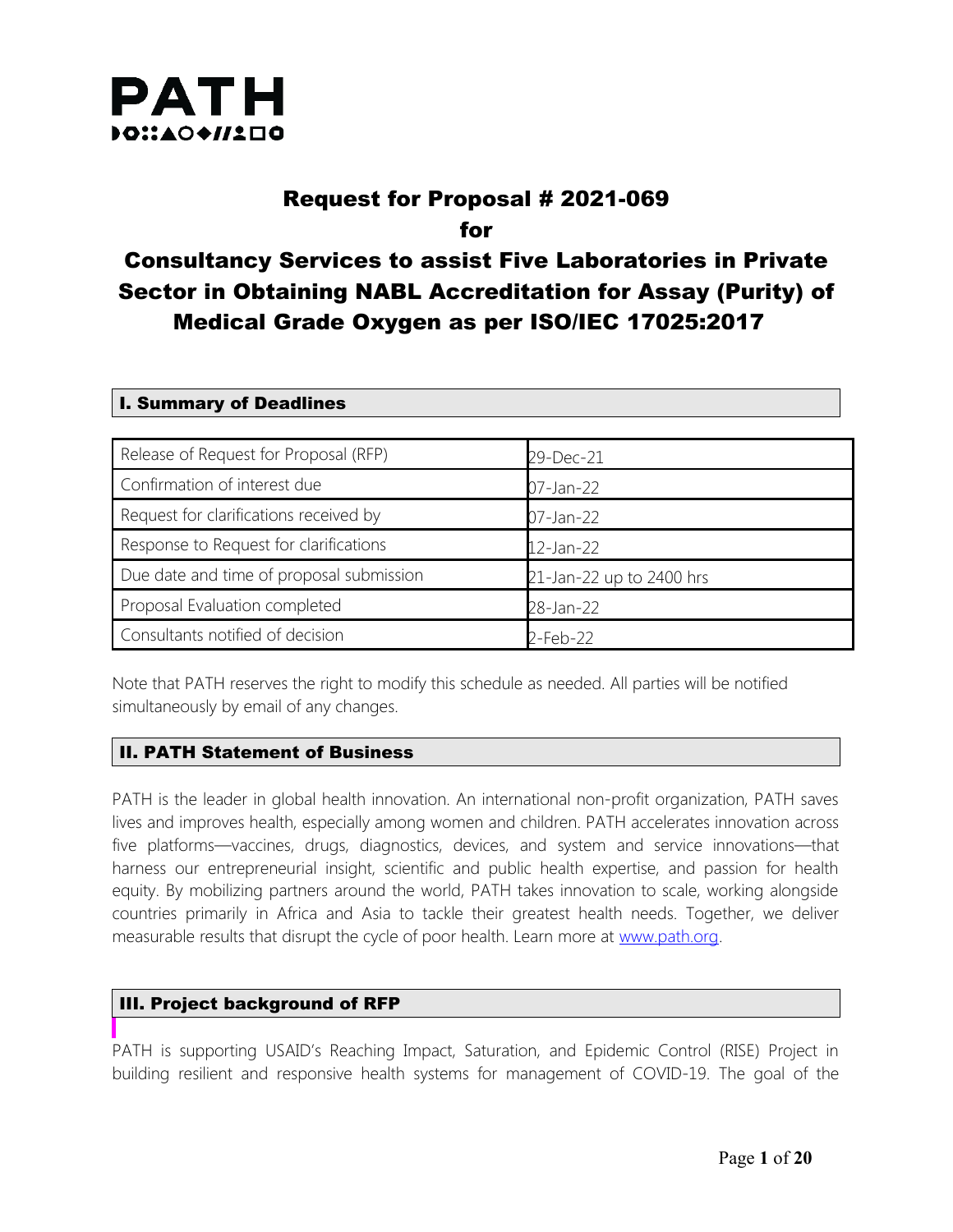## PATH DO∷AO◆//1口O

project is to attain and maintain epidemic control, with stronger local partners capable of managing and achieving results through sustainable, self-reliant, and resilient health systems by improving surveillance, rapid response, and emergency operations. The activities under the project shall build and upgrade capacities of critical workforce and decision makers for maintenance, operationalization of oxygen infrastructure, hygienic use of oxygen and respiratory care equipment for successful administration of medical oxygen therapy.

Under this project, PATH is strengthening the oxygen ecosystem in 20 states of India (Andhra Pradesh, Assam, Chhattisgarh, Delhi, Goa, Gujarat, Haryana, Himachal Pradesh, Jharkhand, Karnataka, Kerala, Madhya Pradesh, Maharashtra, Odisha, Punjab, Rajasthan, Tamil Nadu, Telangana, Uttarakhand and West Bengal) by supporting the hub facilities through the following interventions:

- Strengthen facility-level oxygen management, operation, and maintenance through an endto-end technical assistance support to hub facilities;
- Demystifying regulatory framework by developing standard operating procedures and providing need based technical support for PESO compliance and certification for oxygen sources and facilities and demonstrate a model for scaling up to other facilities;
- Build capacities of the healthcare workers and key decision makers through training to hub facilities on critical aspects such as oxygen ecosystem, operation and maintenance of PSA plants and other oxygen equipment, rational and hygienic use of oxygen, monitoring of PSA post operationalization, oxygen quality testing protocols;
- Strengthen access to oxygen testing by creating a network of NABL accredited gas analysing labs to do quality testing of oxygen produce at intervention facilities; and
- Ensure documentation of key learnings from the initiative, SOPs, guidance material and dissemination of this knowledge through hub level trainings.

Beyond these interventions, PATH will support two additional hubs – the All India Institute of Medical Sciences (AIIMS), Patna and North Eastern Indira Gandhi Regional Institute of Health & Medical Sciences (NEIGRIHMS), Shillong – through the RISE project to conduct trainings for their spokes.

In order to implement the project, PATH plans to procure consultancy services to facilitate five Laboratories in Private Sector in obtaining NABL Accreditation for Assay (Purity) of Medical Grade Oxygen as per ISO/IEC 17025:2017.

#### IV. Selection Process

Technical and Financial Proposals are invited by PATH. Consultants are advised to study the RFP Documents carefully. Proposals not complying with all the given clauses in this RFP Documents or failure to furnish all information required by the RFP Documents or submission of a proposals not substantially responsive to the RFP Documents in every respect will be at Consultant's risk and may result in the rejection of proposal.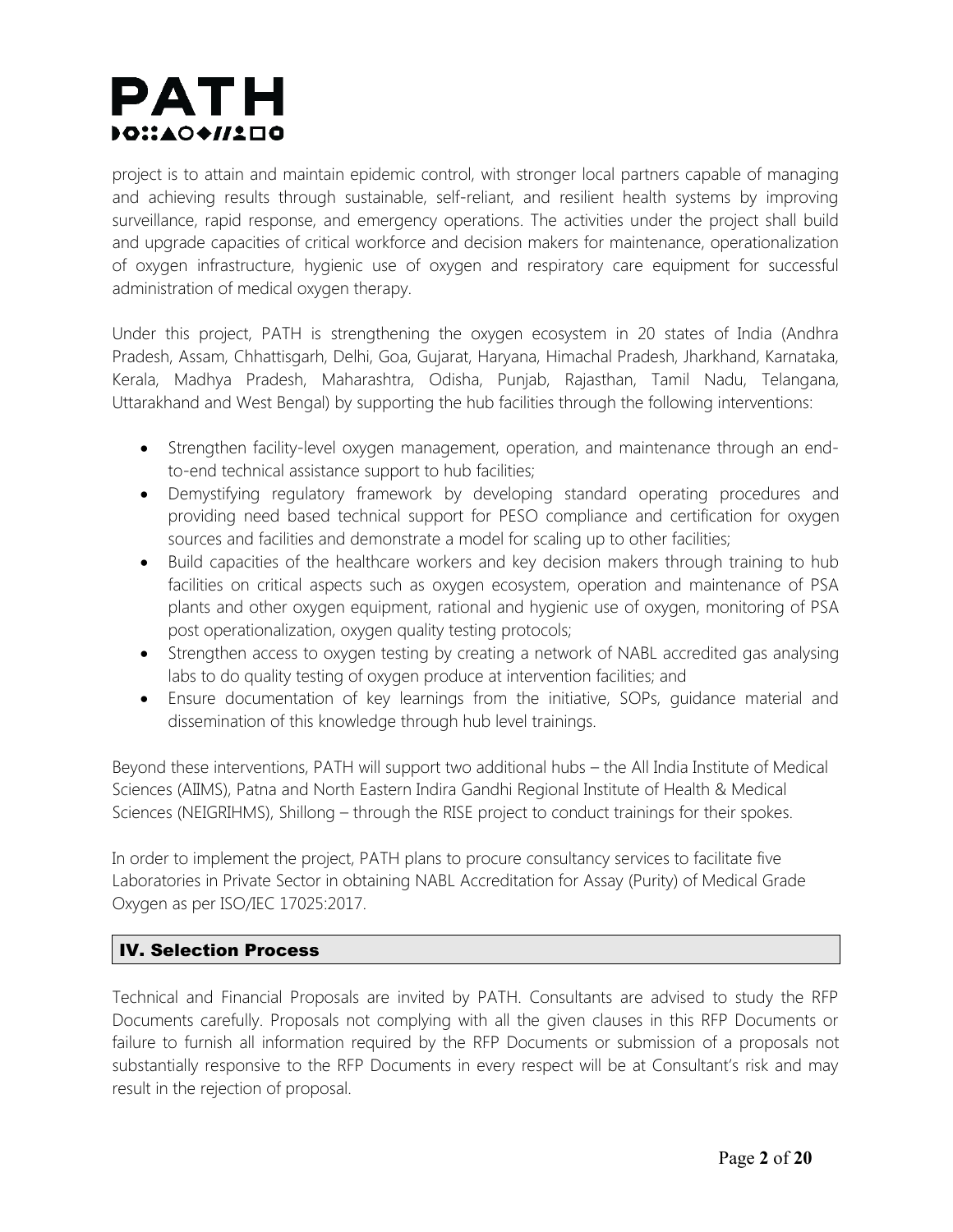#### V. Proposal Submission

- A. Proposal must contain the complete address of firm, including contact number / email address of the person who is authorized to submit the proposal with his/her signatures.
- B. Un-signed proposals shall not be accepted.
- C. All pages of the proposal being submitted must be signed and sequentially numbered by the Consultant irrespective of the nature of content of the documents.
- D. Proposals not submitted as per the specified format and nomenclature will be liable to be rejected.
- E. Ambiguous proposals will be out rightly rejected.
- F. The interested consultants may submit their proposal to PATH on or before the time mentioned in this RFP Documents.
- G. PATH will not be responsible for any delay on the part of the Consultants in submission of the proposals. Any proposal received by PATH after the prescribed deadline for submission of proposal will be summarily rejected. No further correspondence in this regard will be entertained.
- H. Financial proposal should be prepared as per format with the RFP Documents.
- I. Proposals complete in all respects and associated documents, must be submitted through email up to the due date and time as per Section XI. No physical document is to be submitted by the Consultants.
- J. At any time prior to the last date for submission of proposals, PATH, may, for any reason, whether at its own initiative or in response to a clarification requested by a prospective Consultants, modify the RFP Documents by an amendment. Such amendments shall be sent to prospective Consultants who have shown their interest to submit proposal or submitted request for clarifications, through email.
- K. Proposals not prepared as per the format given by PATH will be liable to be rejected.
- L. Printed terms and conditions of the Consultants will not be considered as forming part of their proposal. In case terms and conditions as given in the RFP Documents are not acceptable to any consultant, they should clearly specify the deviations in their proposal.

#### VI. Proposal Requirements - Financial

The Consultant should quote lump-sum Consultancy Charges exclusive of GST (if applicable) for complete set of services at each lab (as per Scope of Services – Annexure E) as per the format given in Annexure D

#### VII. Schedule for completion of Services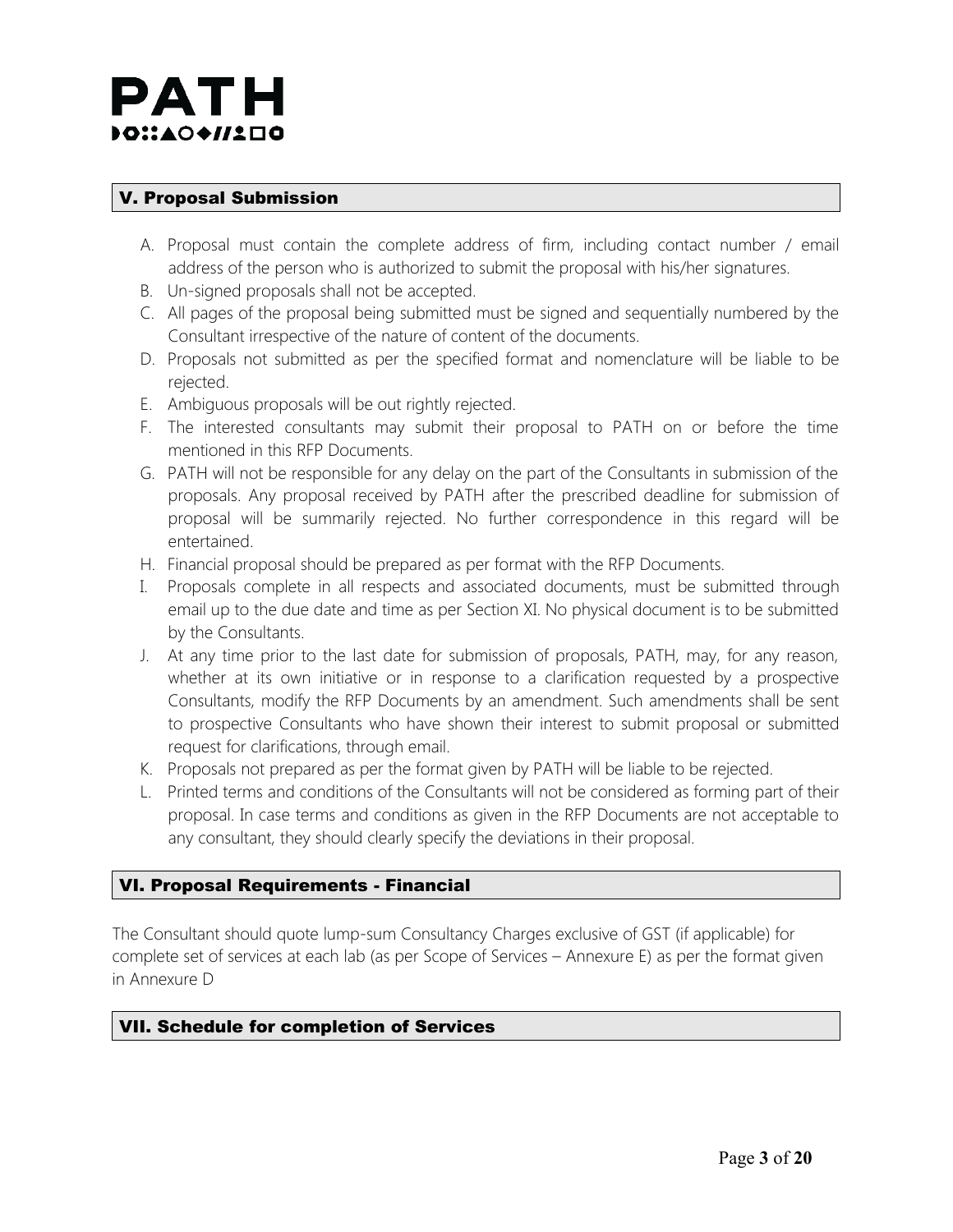The Services as per Scope of Services - Annexure E should be completed within 120 days of issue of Work Order (WO).

#### VIII. Payment Schedule

The payment shall be released within 30 days of submission of claim as per following schedule:

- A. 20% upon submission of completion of Gap Assessment at all the five laboratories and submission of Gap Assessment Reports.
- B. Reimbursement of Application Fee paid by the Consultant to NABL, and other expenses on account of travel, boarding and honorarium NABL's Assessors as per NABL's approved rates/policies.
- C. 30% after final assessment / audit by NABL
- D. 50% after receiving NABL Accreditation Certificate

#### IX. Proposal Requirements – Technical

#### A. Consultant eligibility requirements:

- 1. Consultant should be a legal entity for doing business in India.
- 2. Consultant should have successfully provided consultancy services to at least 5 (five) chemical / biological laboratories in getting NABL Accreditation of during last 5 years, as on due date for submission of proposals. Such laboratories should have secured NABL Accreditation.
- 3. The approach, methodology and work plan submitted by the consultant is found substantially responsive to the requirements stated in Scope of Services – Annexure E.
- 4. The Consultant should have at least one trained / certified / authorized trainer for imparting ISO/IEC 17025:2017 & NABL Accreditation Training. Such a trainer should have attended / passed course on ISO 17025 conducted by any Institution as per NABL requirement.

#### B. Documents Comprising Proposal:

Proposal submitted by a Consultant shall include the following:

- 1. Letter of Proposal (as per Annexure A).
- 2. Particulars of Consultant (as per Annexure B).
- 3. Approach, methodology and work plan (as per Annexure C).
- 4. Financial Proposal (as per Annexure D).
- 5. Mandatory enclosures along with the proposal as follows:
	- a) Copy of registration documents/certificate as a legal entity in India.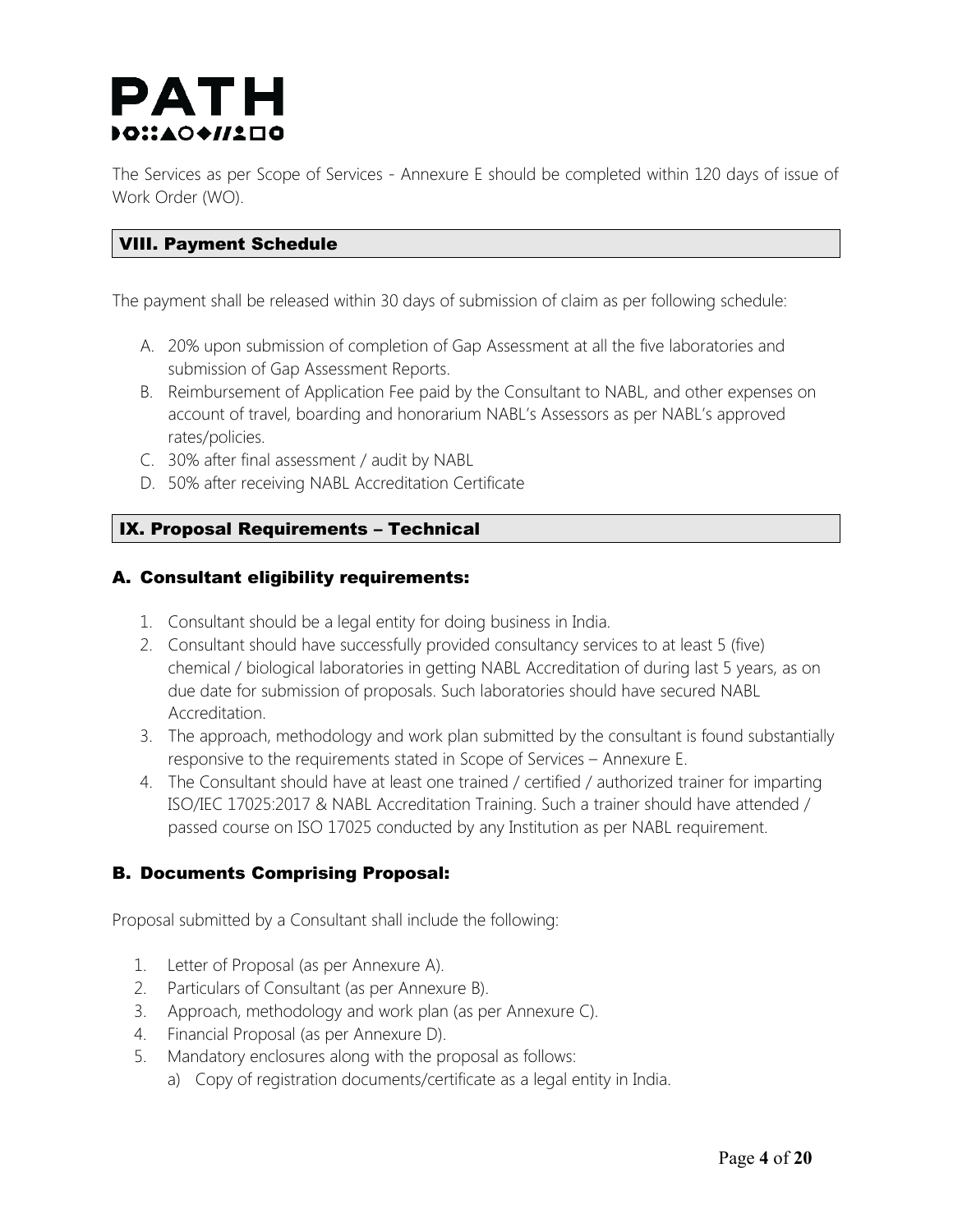

- b) Detailed CV of at least one trained / certified / authorized trainer / Auditor/ Lead Auditor for imparting ISO/IEC 17025:2017 & NABL Accreditation Training. The copy of certificate issued by Institution as per NABL requirement as an evidence of having been attended / passed course on ISO 17025 should also be submitted.
- c) Copy of Contract(s) / Work Order(s) issued by Clients (with copy of NABL Certificates) issued during last 5 years, as on the due date for submission of proposals.
- d) Copy of GST Registration Certificate.
- e) Audited balance sheet and audit report for 3 financial years (2018-19, 2019-20 & 2020- 21).
- f) Certificate of Annual Turnover for financial years 2018-19, 2019-20 & 2020-21, issued by statutory auditor / chartered accountant.

#### X. Proposal Evaluation Criteria

#### A. Proposal evaluation process:

- 1. Proposals will be reviewed to determine completeness of proposal (based on the RFP Documents) and fulfilment of eligibility requirements of consultants. Proposals that do not meet eligibility requirements will be eliminated following this review and not be considered further.
- 2. All proposals received by the stated closing date and time for proposal submission will be evaluated and ranked according to the conditions described in evaluation criteria below.
- 3. The proposals will be evaluated based on the prices quoted for complete scope of services (as per Annexure E). The final selection will be on the least cost selection basis subject to verification of documents and technical evaluation of the proposals.
- 4. Successful consultant will be notified in writing by email. Consultant must confirm acceptance in writing within the time specified in the email.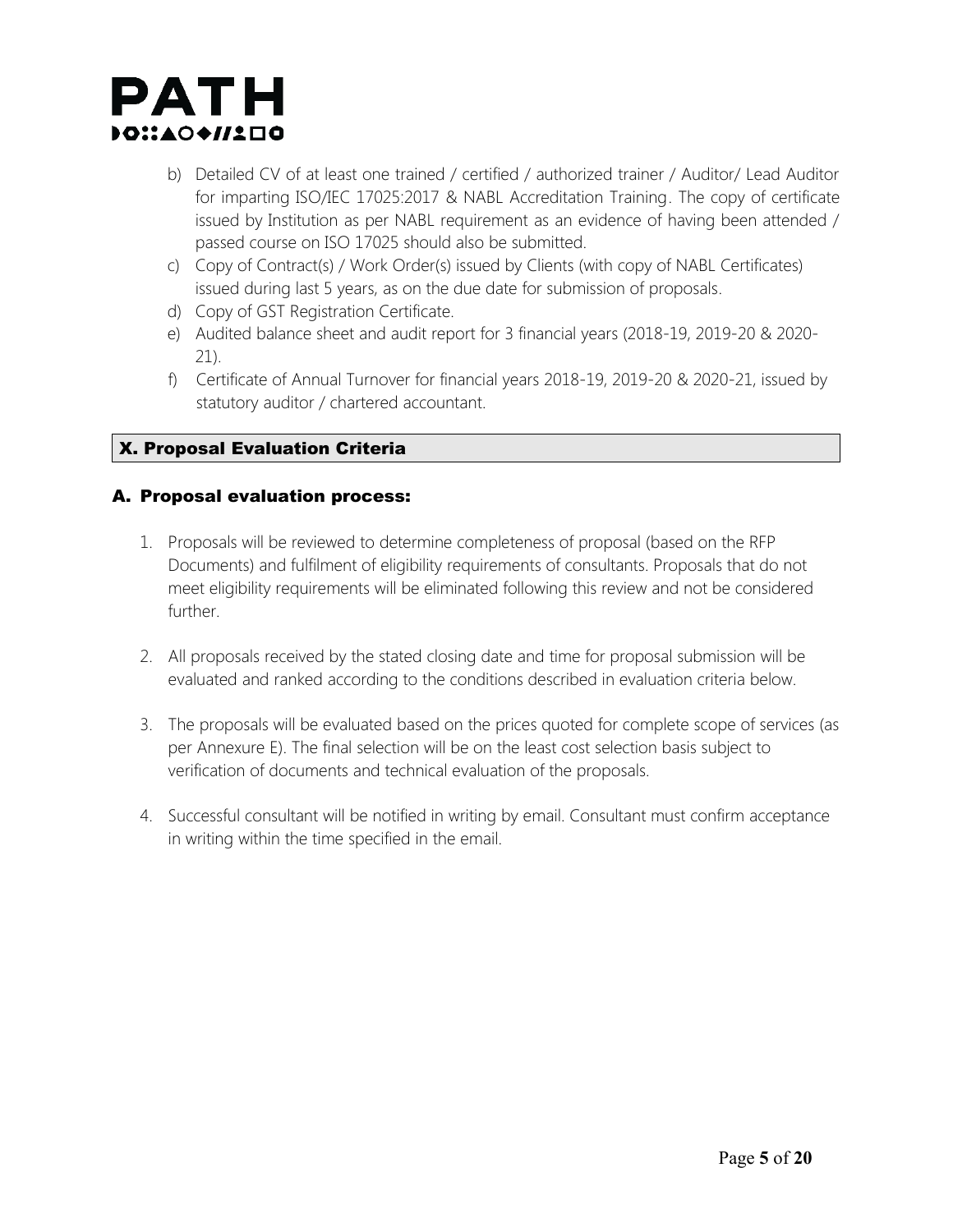## PATH DO∷AO◆//1口O

#### B. Evaluation criteria:

- 1. The consultants who substantially conform to the "Proposal Requirements Technical" (Section IX) shall be determined as technically qualified consultants.
- 2. The total prices for all the works given in Annexure E as quoted by such technically qualified consultants shall be evaluated and compared.
- 3. PATH may request the technically qualified consultants to make a detailed presentation on methodology and work plan for execution of services. The adequacy of methodology and work plan as assessed during presentation shall have bearing on final determination of bidder's technical qualification.
- 4. The Consultant found technically qualified and quoted lowest cost shall be considered for issue of work order.

NOTE: PATH reserves the right to reject proposals that do not meet eligibility or proposal submission requirements (as detailed above) without further notice to the consultants. Issuance of this RFP does not constitute a commitment on the part of PATH nor does it commit PATH to pay for the costs incurred in submission of proposal. Further, PATH reserves the right to reject any or all proposals received and to negotiate separately with a consultant, if such action is considered to be in the best interest of PATH.

#### XI. Instructions and Deadlines for Responding

#### A. PATH contacts:

Any communication must be sent to **[rfpindia@path.org:](mailto:rfpindia@path.org)** 

#### B. Confirmation of interest:

Please send a statement acknowledging receipt of this solicitation and your intent to respond or not respond no later than due date given in Section I. Send the confirmation to the contact listed above.

#### C. Request for clarifications:

Request for clarifications / questions on this solicitation will be accepted via email given above by due date given in Section I. Questions and answers will be provided to all prospective consultants who confirmed interest. Please note that responses will not be confidential except in cases where proprietary information is involved. Inquiries after this date cannot be accommodated.

#### D. Due date and time of Proposal Submission:

Submit your completed proposals by email to [rfpindia@path.org](mailto:rfpindia@path.org) latest by 24:00 Hrs. on 21/01/2022. The subject line of the email should read: "RFP # 2021-069 - Your Company Name".

We advise that consultants send files in commonly recognized Microsoft formats. We will not accept responsibility for resolving technical transmission problems with proposals. A hard copy of the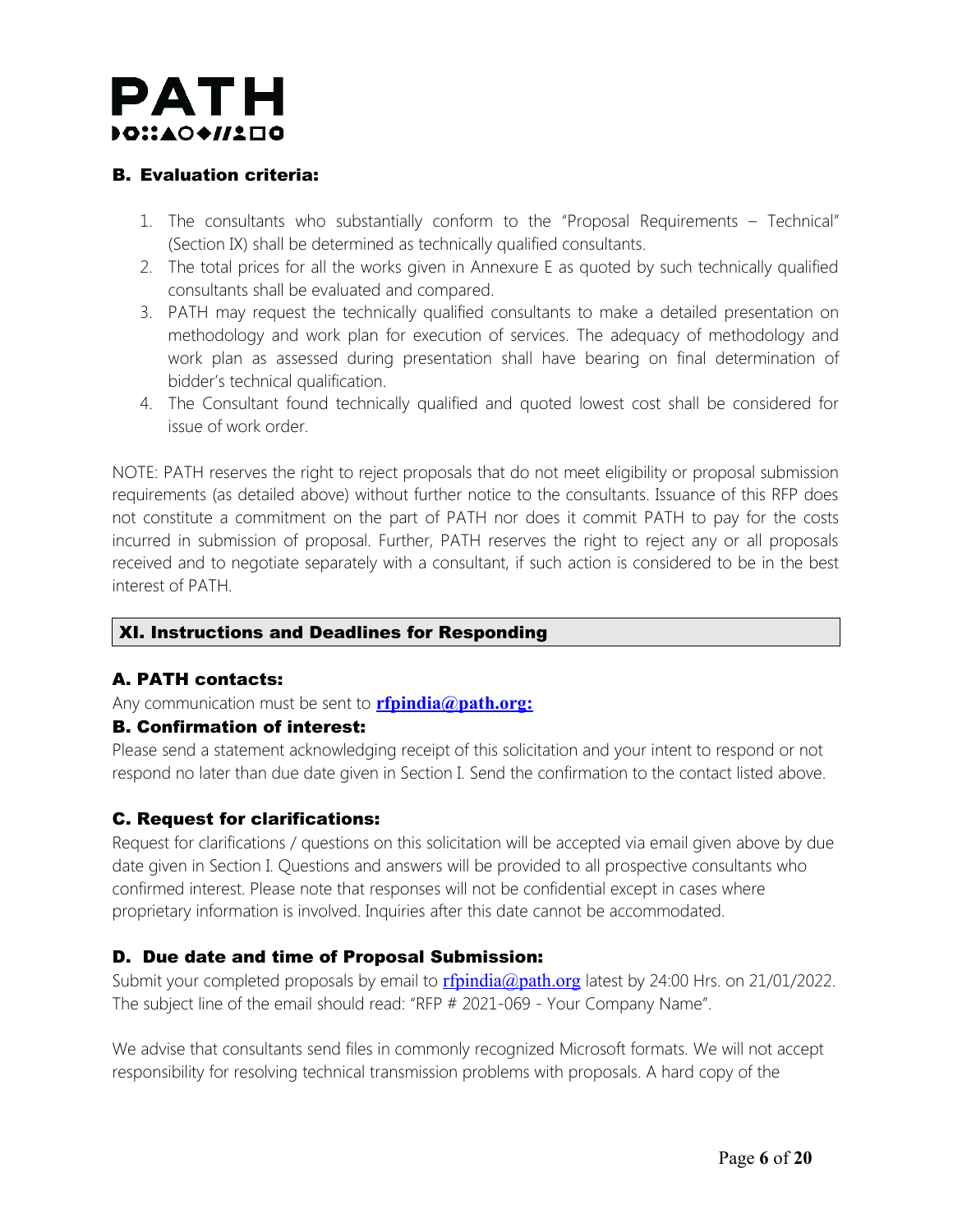proposal should not be sent. Your proposal should only include information specific to accomplishing the scope of work. Additional information submitted outside of the proposal requirements will be reviewed at PATH's discretion only.

#### E. Selection of Consultant

PATH reserves the right to select from among the proposals received. PATH has the option to seek additional information / documents and discuss specific details with those consultants who have submitted their proposals.

### F. Receipt, Evaluation and Handling of Proposals

Once a proposal is received before the due date and time, the PATH will:

- 1. Log the receipt of the proposal and record the business information.
- 2. Review all proposals and disqualify any non-responsive ones (that fail to meet the terms set out in RFP Documents) and retain the business details on file with a note indicating disqualification.
- 3. Evaluate all proposals objectively in line with the criteria specified in the RFP Documents.
- 4. Inform consultants within timelines as per RFP of the evaluation decision being made.

### G. General Disclosures

- 1. Consultants must disclose:
	- a) If they are or have been the subject of any proceedings or other arrangements relating to bankruptcy, insolvency or the financial standing of the bidders including but not limited to the appointment of any officer such as a receiver in relation to the Bidder personal or business matters or an arrangement with creditors or of any other similar proceedings.
	- b) If they have been convicted of, or are the subject of any proceedings, relating to:
		- i. Criminal offence or other offence, a serious offence involving the activities of a criminal organization or found by any regulator or professional body to have committed professional misconduct.
		- ii. Corruption including the offer or receipt of any inducement of any kind in relation to obtaining any contract with PATH, or any other contracting body or authority.
		- iii. Failure to fulfil any obligations in any jurisdiction relating to the payment of taxes.

#### XII. Terms and Conditions of the Solicitation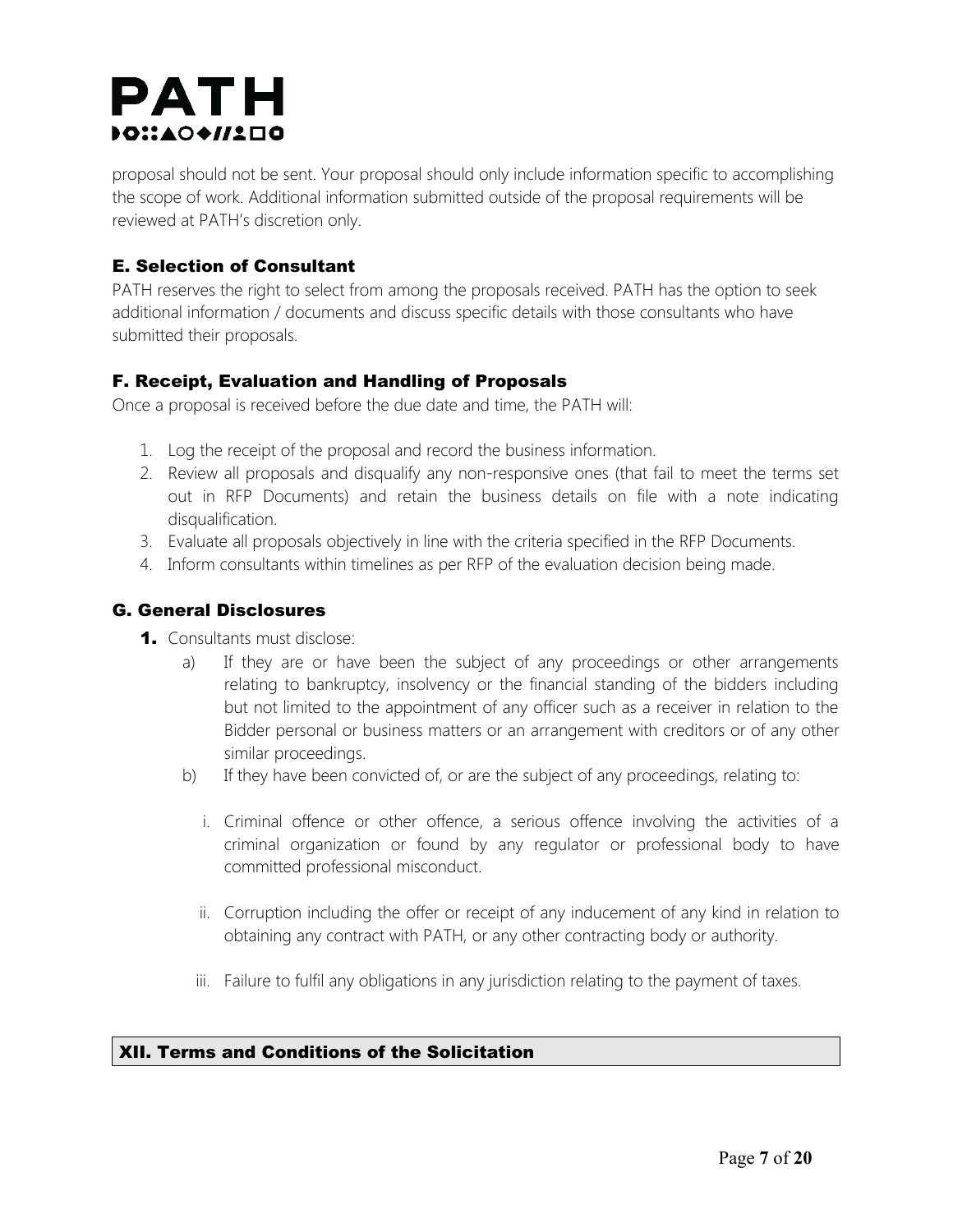#### A. Notice of non-binding solicitation

PATH reserves the right to reject any and/or all proposals received in response to this solicitation and is in no way bound to accept any proposal.

### B. Confidentiality

All information provided by PATH as part of this solicitation must be treated as confidential. In the event that any information is inappropriately released, PATH will seek appropriate remedies as allowed. Proposals, additional information / documents, discussions, and all information received in response to this solicitation will be held as strictly confidential, except as otherwise noted.

### C. Conflict of interest disclosure

Suppliers bidding on PATH business must disclose, to the procurement contact listed in the RFP, any actual or potential conflicts of interest. Conflicts of interest could be present if there is a personal relationship with a PATH staff member that constitutes a significant financial interest, board memberships, other employment, and ownership or rights in intellectual property that may be in conflict with the supplier's obligations to PATH. Suppliers and PATH are protected when actual or perceived conflicts of interest are disclosed. When necessary, PATH will create a management plan that provides mitigation of potential risks presented by the disclosed conflict of interest

## D. Communication

All communications regarding this solicitation shall be directed to appropriate parties at PATH indicated in Section XI. A. Contacting third parties involved in the project, the review panel, or any other party may be considered a conflict of interest and could result in disqualification of the bid.

## E. Acceptance

Acceptance of a proposal does not imply acceptance of its terms and conditions. PATH reserves the option to negotiate on the final terms and conditions. We additionally reserve the right to negotiate the substance of the finalists' bid, as well as the option of accepting partial components of a proposal if appropriate.

## F. Right to final negotiations

PATH reserves the option to negotiate on the final costs and final scope of work, and also reserves the option to limit or include third parties at PATH's sole and full discretion in such negotiations.

## G. Third-party limitations

PATH does not represent, warrant, or act as an agent for any third party as a result of this solicitation. This solicitation does not authorize any third party to bind or commit PATH in any way without our express written consent.

## H. Proposal Validity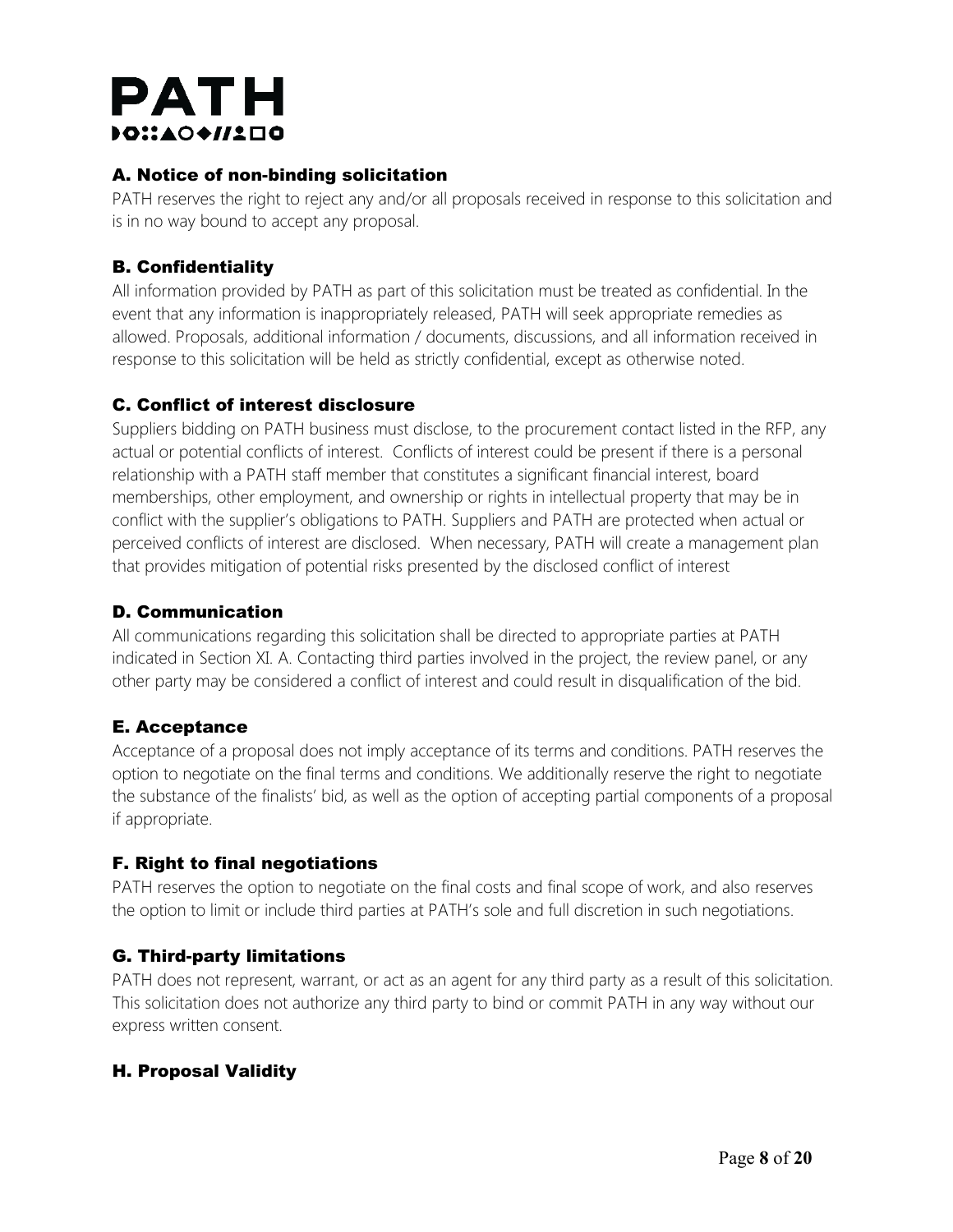

Proposal submitted under this request shall be valid for 60 days from the date the date the proposal submission is due. The validity period shall be stated in the proposal submitted to PATH.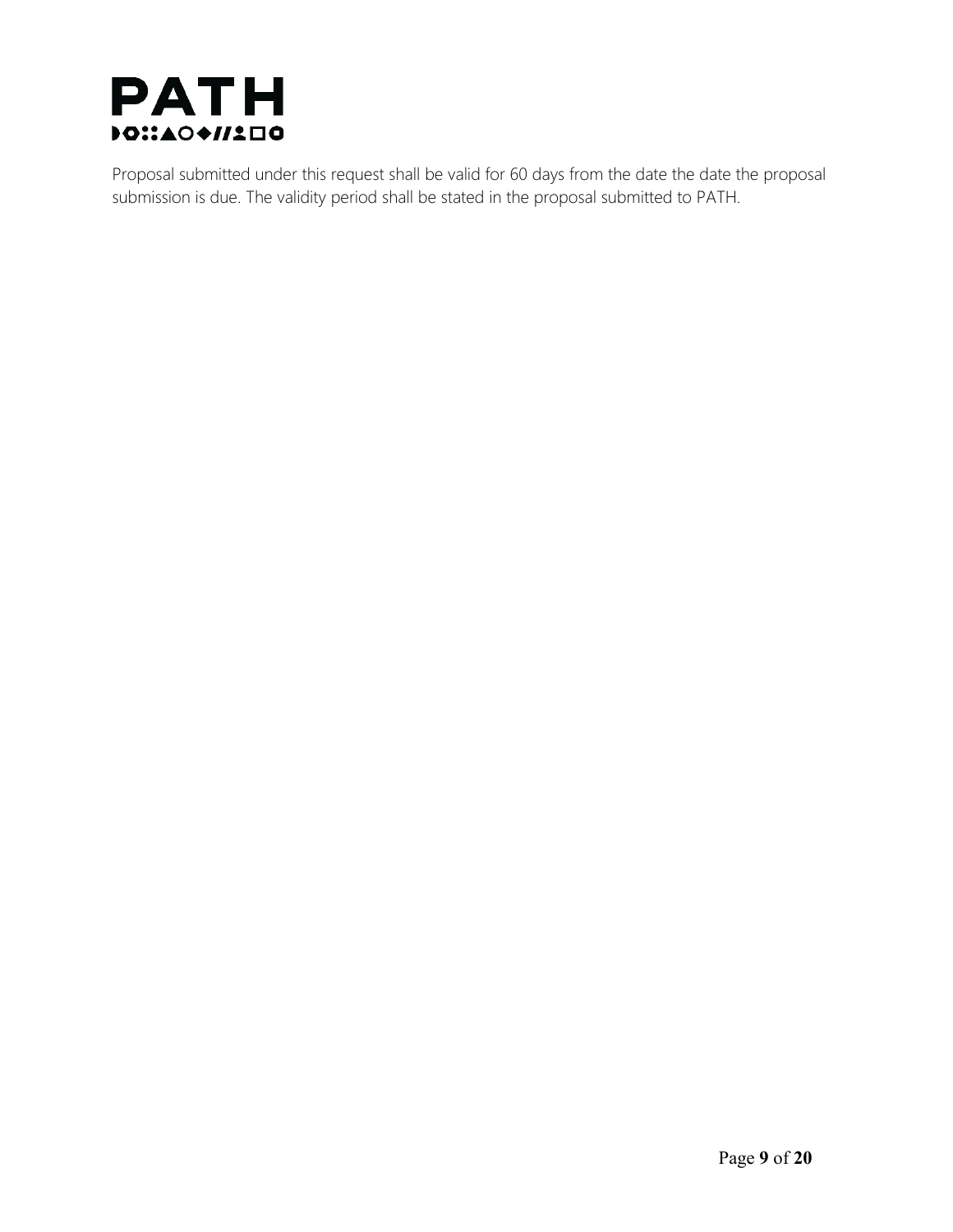

#### RFP# 2021-069: Annexure A – Letter of Proposal

To,

PATH 15<sup>th</sup> Floor, Dr. Gopal Das Bhawan, 28 Barakhamba Road New Delhi 110001

### Subject: RFP# 2021-069: Proposal for Consultancy Services to assist Five Laboratories in Private Sector in obtaining NABL Accreditation for Assay (Purity) of Medical Grade Oxygen as per ISO/IEC 17025:2017

Dear Sir,

- 1. Having examined the RFP documents and appendix thereto, we, the undersigned, in conformity with the said document, offer to execute the services as given in the Scope of Services – Annexure E, with the RFP documents
- 2. We undertake, if our proposal is accepted, to execute the works within time frame specified, starting from the date of receipt of issue of Work Order (WO) from PATH.
- 3. We agree to execute a WO in the form to be communicated by PATH, incorporating all agreements with such alterations or additions thereto as may be necessary to adapt such agreement to the circumstances of the standard and notice of the award within time prescribed after notification of your intention to accept this proposal.
- 4. We would like to clearly state that we qualify for this work as we meet all the eligibility requirements indicated by you in the RFP Documents.
- 5. We certify that all the information mentioned in Particulars of Consultant Annexure B of this covering letter is true and correct.
- 6. We understand that if the details given in support of claims made above are found to be untenable and/or unverifiable our proposal may be rejected without any reference to us. We further clearly understand that PATH is not obliged to inform us of the reasons of rejection of our proposal.
- 7. It is certified that the information furnished herein and as per the document submitted is true and correct and nothing has been concealed or tampered with. We have gone through all the conditions of RFP and are liable to any punitive action for furnishing false information/documents.

Dated this day of 20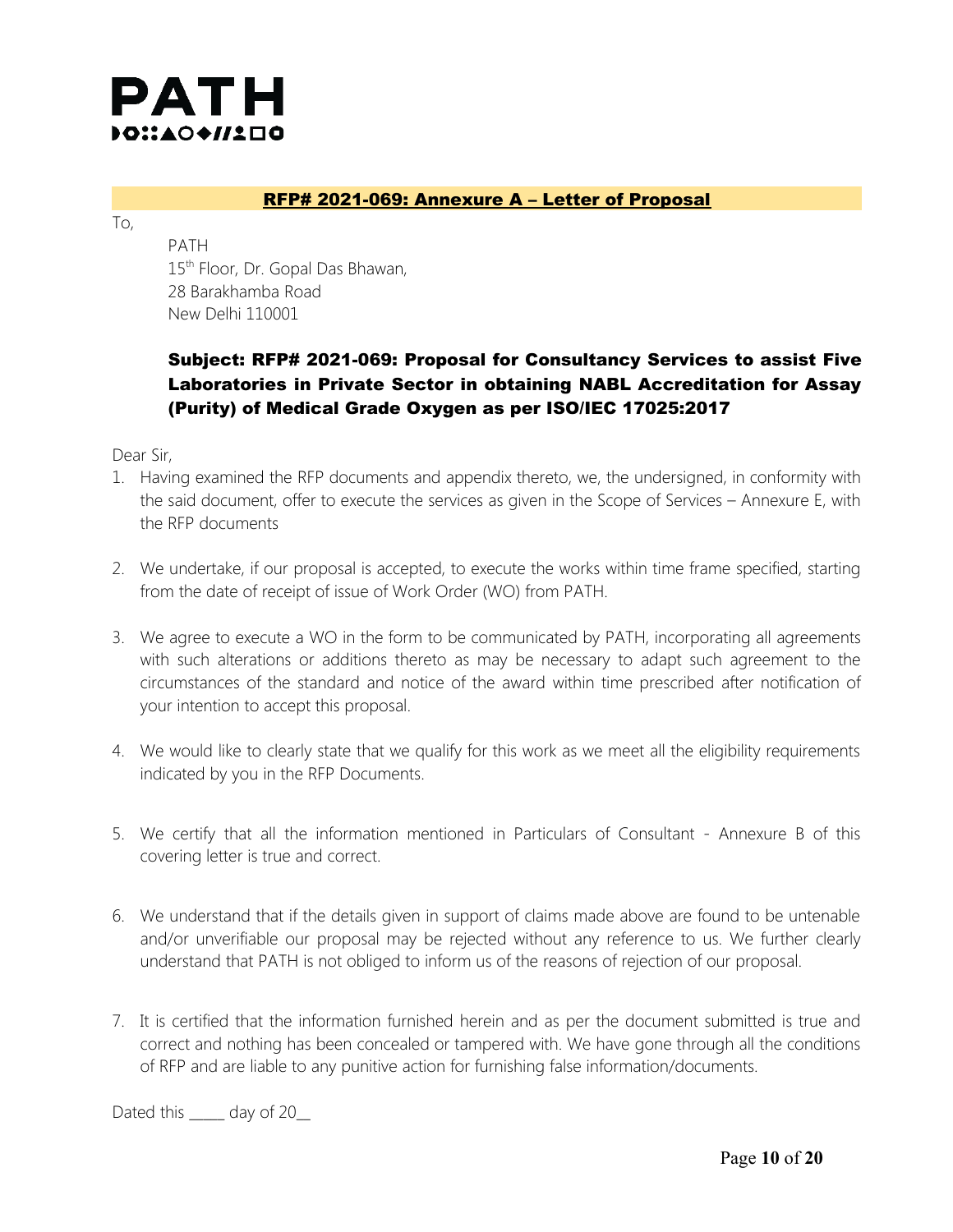

Signature (Consultant's Seal)

\_\_\_\_\_\_\_\_\_\_\_\_\_\_\_\_\_\_

In the capacity of Duly authorized to sign proposal for and on behalf of: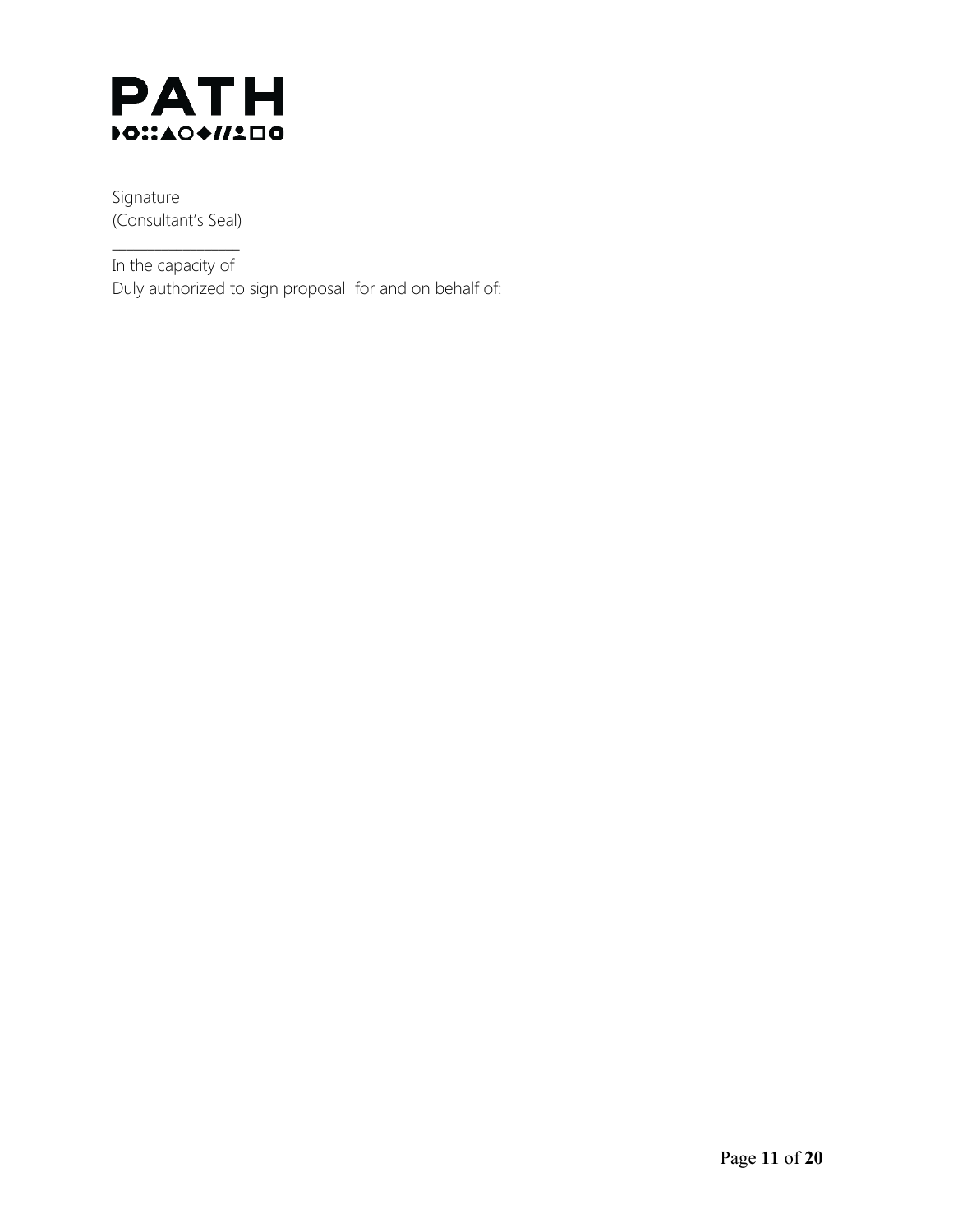

#### RFP# 2021-069: Annexure B - Particulars of Consultant

|    | 5. Incorporated as: _______________ in year ___________ at _____________ (Company, State Registered<br>Firm, Co-operative Society or Partnership Firm)                                      |
|----|---------------------------------------------------------------------------------------------------------------------------------------------------------------------------------------------|
|    | 6. Whether any legal arbitration/proceeding is instituted against the consultant or the consultant<br>has lodged any claim in connection with works carried out by them (Yes/No): _________ |
|    |                                                                                                                                                                                             |
|    | 8. Whether the Consultant complies with the requirement of Registration under the Contract<br>Labour (Regulation and Abolition) Act (Yes/No): __________________                            |
| 9. | <b>Consultant's profile:</b><br>a.                                                                                                                                                          |

#### 10. Number of Experts available with the Consultant:

| No. | Name of Expert | Nature of engagement Qualification<br>' (Full Time / Part Time / | Experience |
|-----|----------------|------------------------------------------------------------------|------------|
|     |                | Need Based                                                       |            |
|     |                |                                                                  |            |
|     |                |                                                                  |            |
|     |                |                                                                  |            |
|     |                |                                                                  |            |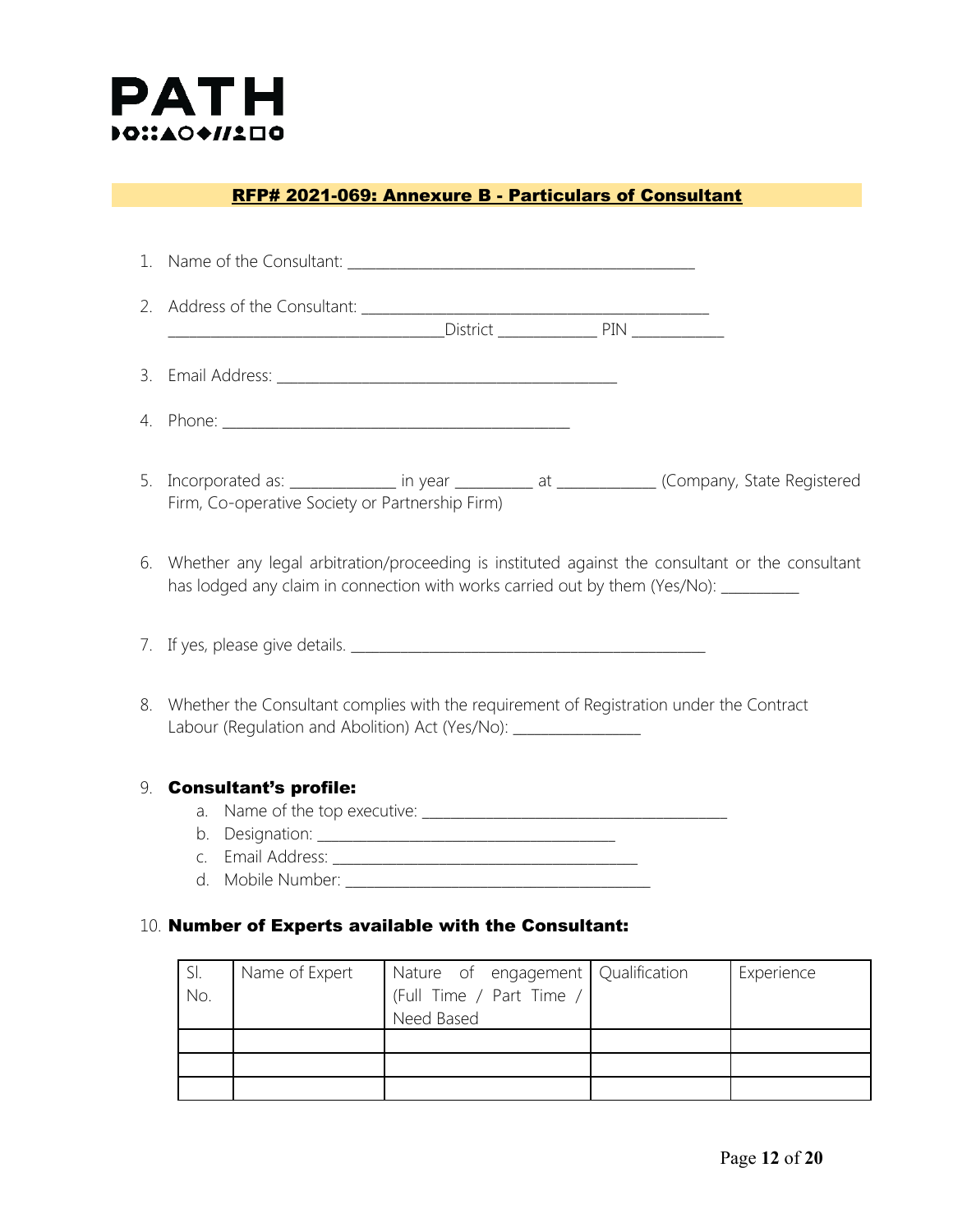

- 11. Experience of providing consultancy services for NABL Accreditation.
- A. Name of Clients (Laboratories) who have received NABL Accreditation through the Consultant in last five years (as on the due date for submission of proposals:

| SI.<br>No. | <b>Name and</b><br>address of<br><b>Client</b><br>(Laboratory) | <b>NABL</b><br><b>Certificate</b><br><b>Number</b> | Date of award of<br><b>NABL Certificate</b> | <b>Scope of</b><br><b>Accreditation</b> |
|------------|----------------------------------------------------------------|----------------------------------------------------|---------------------------------------------|-----------------------------------------|
|            |                                                                |                                                    |                                             |                                         |
|            |                                                                |                                                    |                                             |                                         |
|            |                                                                |                                                    |                                             |                                         |

B. Name of Clients (laboratories) to whom the firm is in process of providing consultancy for acquiring NABL Accreditation:

| SI.<br>No. | <b>Name and</b><br>address of<br><b>Client</b><br>(Laboratory) | Date of<br>appointmen<br>t of<br><b>Consultant</b> | <b>Scope of</b><br><b>Accreditation</b> | <b>Time frame as</b><br>per work order /<br>consultancy<br>contract |
|------------|----------------------------------------------------------------|----------------------------------------------------|-----------------------------------------|---------------------------------------------------------------------|
|            |                                                                |                                                    |                                         |                                                                     |
|            |                                                                |                                                    |                                         |                                                                     |
|            |                                                                |                                                    |                                         |                                                                     |

Note: Please submit copy of Contracts / Work Orders as stated in the table above.

#### 12. Consultant's Annual Turnover (In Rs.)

| <b>Financial Year</b> | <b>Annual Turnover (Rs.)</b> |
|-----------------------|------------------------------|
| 2018-19               |                              |
| 2019-20               |                              |
| 2020-21               |                              |

Note: Please submit Certificate of Annual Turnover issued by statutory auditor / chartered accountant and audited balance sheets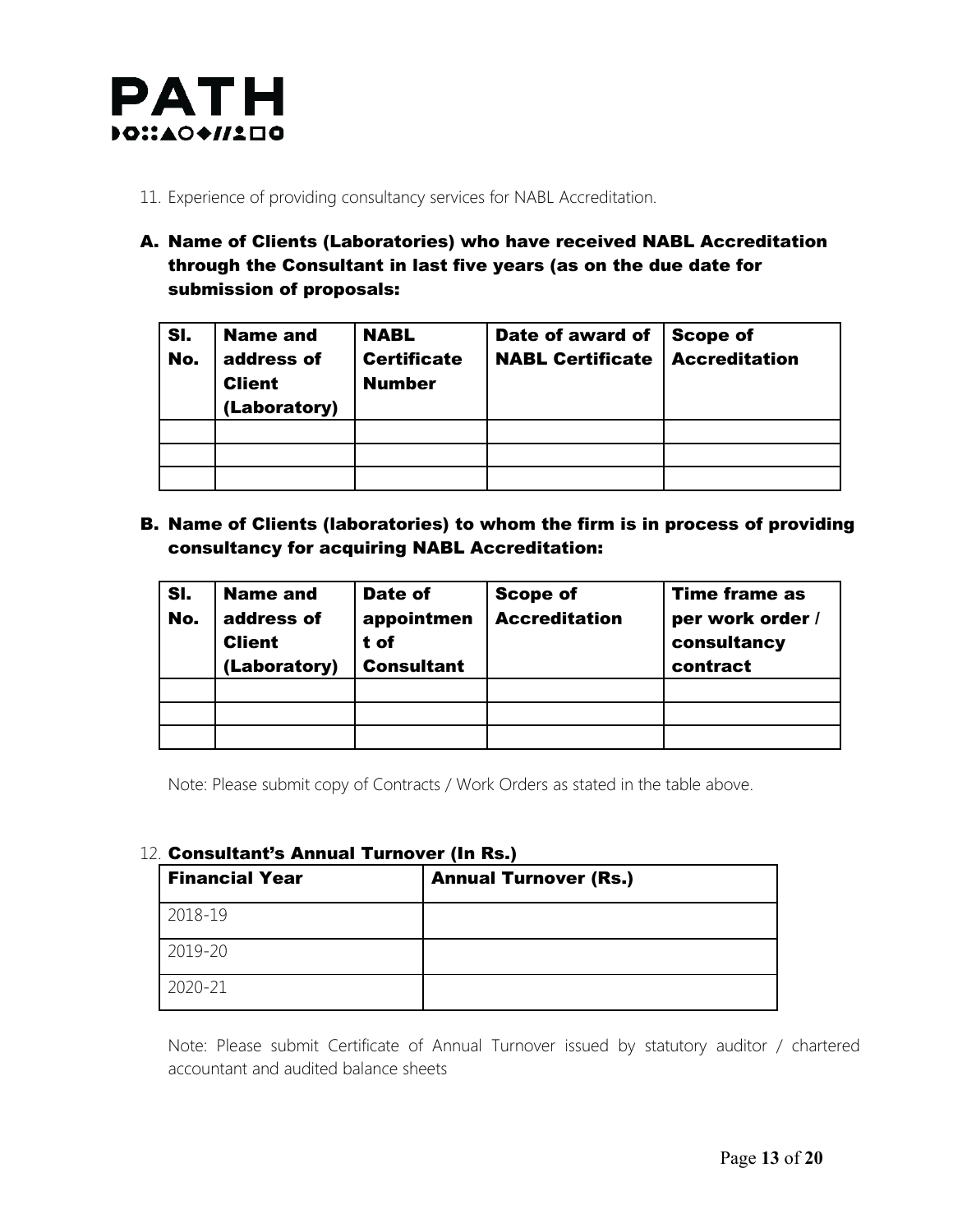

Documents in support of the above may be furnished with page numbers indicated in the index. Please use separate sheets wherever necessary.

Date Place Consultant's Seal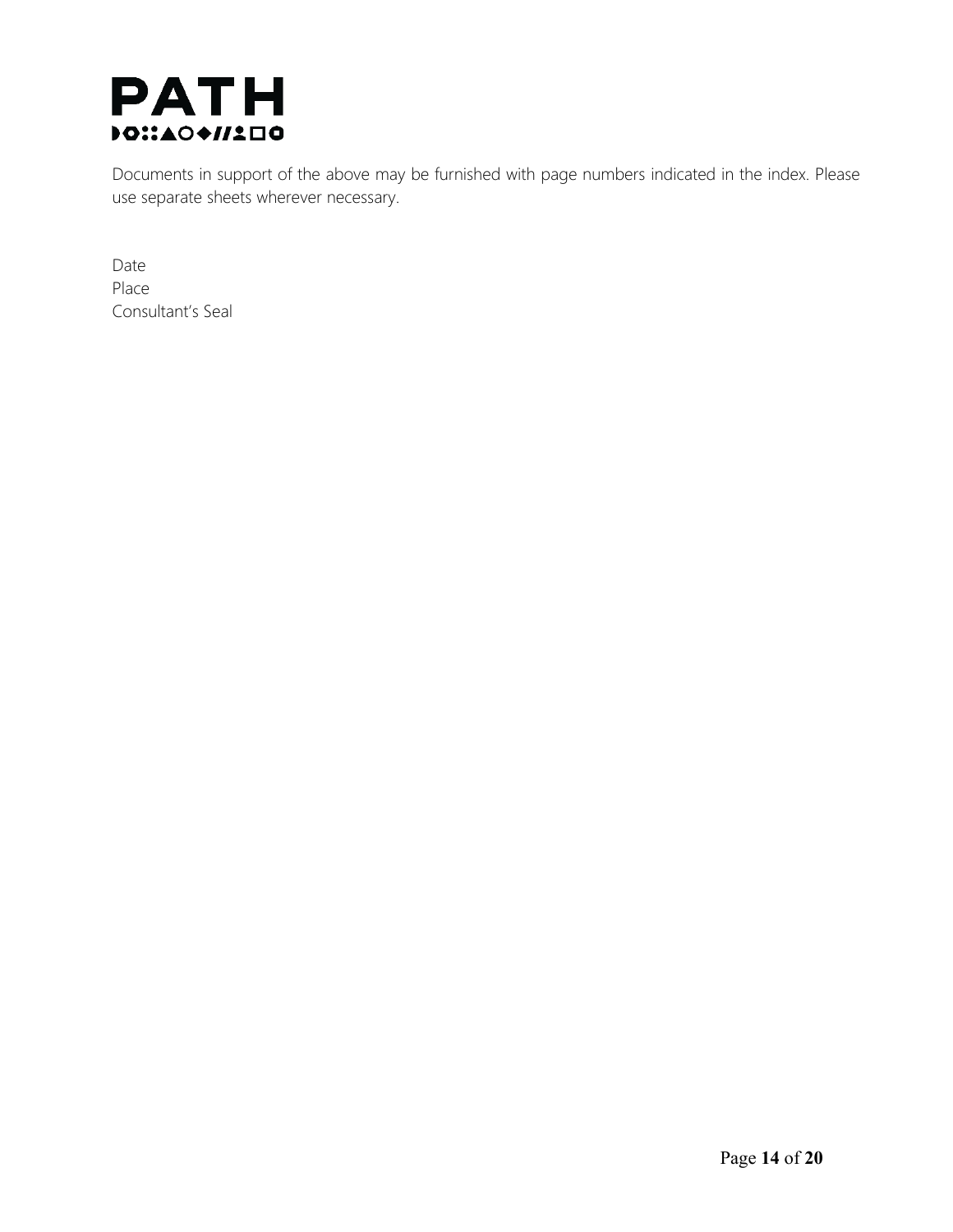

#### RFP# 2021-069: Annexure C – Approach, Methodology and Work Plan

*[Consultants are required to submit their approach, methodology and work plan to execute the works as per Scope of Services – Annexure-E, not more than 10 pages. This should include list of manpower / experts to be deployed along with their brief profiles. The work plan should be in form of Gantt Chart giving all activities and their timelines as against the timelines given in Scope of Services.]*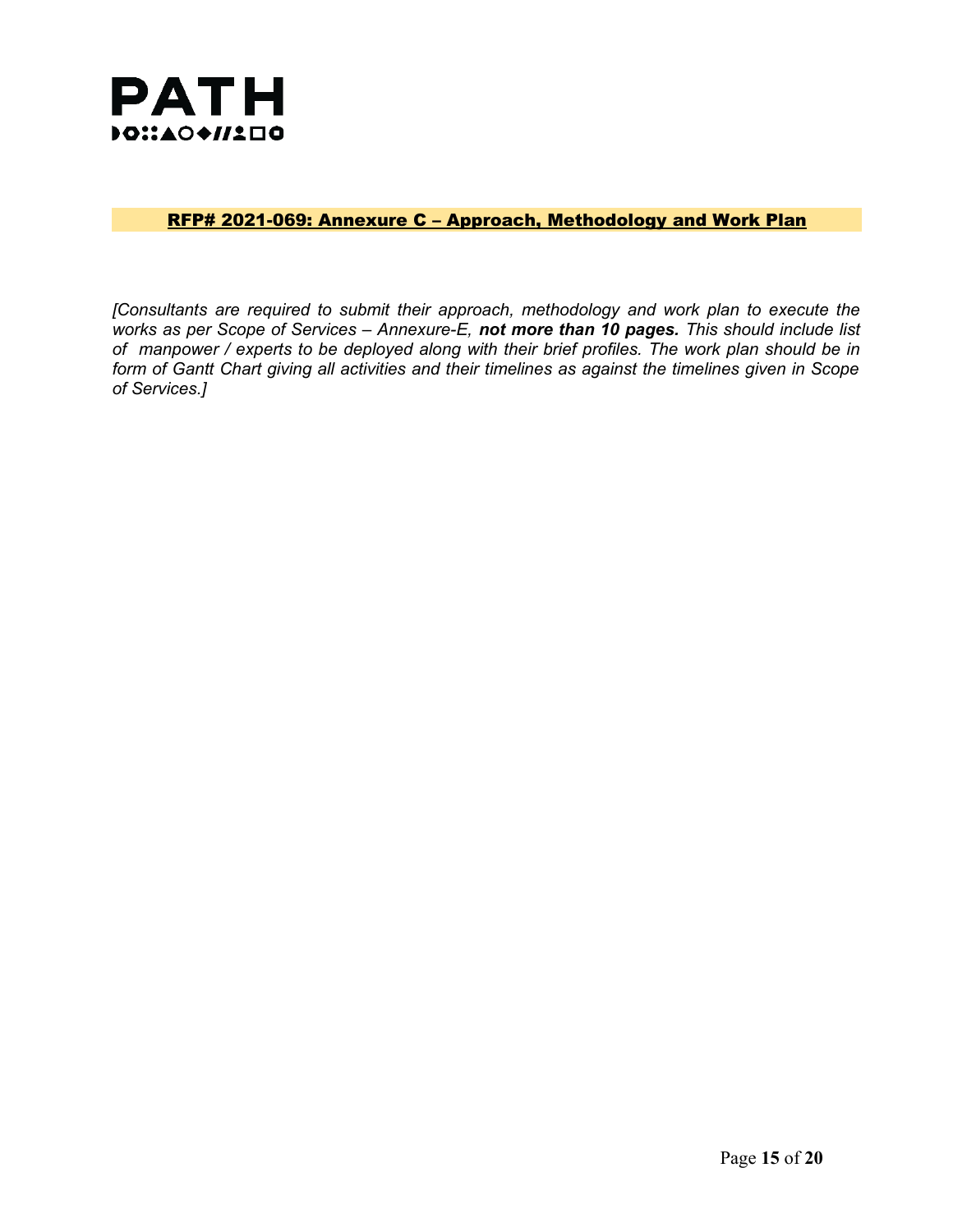

#### RFP# 2021-069: Annexure D – Financial Proposal

| <b>Brief Description of</b><br><b>Services</b>                                                                                                                                                                                        | <b>Qty</b><br>(No<br>. of<br>lab<br>s) | <b>Unit</b><br><b>Rate</b><br>(exclusi<br>ve of<br>GST)<br>(INR) | <b>GS</b><br>$\mathbf T$<br><b>Rat</b><br>e | <b>GST</b><br><b>Amou</b><br>nt | <b>Total</b><br><b>Unit</b><br><b>Price</b><br><i>(inclusi</i><br>ve of<br>GST)<br>(in<br>figures) | <b>Total</b><br><b>Price</b><br>(in<br>figures) | <b>Total</b><br><b>Price (in</b><br>words) |
|---------------------------------------------------------------------------------------------------------------------------------------------------------------------------------------------------------------------------------------|----------------------------------------|------------------------------------------------------------------|---------------------------------------------|---------------------------------|----------------------------------------------------------------------------------------------------|-------------------------------------------------|--------------------------------------------|
| A                                                                                                                                                                                                                                     | B                                      | C                                                                | D                                           | E                               | $F = C + E$                                                                                        | $G = B x$<br>F                                  | H                                          |
| Consultancy Services to<br>assist Laboratories in<br>Private Sector in<br>obtaining NABL<br>Accreditation for Assay<br>(Purity) of Medical Grade<br>Oxygen as per ISO/IEC<br>17025:2017 (as per<br>Scope of Services -<br>Annexure E) | 5                                      |                                                                  |                                             |                                 |                                                                                                    |                                                 |                                            |

- a. The rates quoted should be as per industry standards. Proposals quoting zero or abnormally low rates compared to the industry prevalent rates will be rejected.
- b. The rates finalized will not be changed throughout the period of proposal validity.
- c. The consultant may be awarded works for performance of services at additional labs, at the rate quoted above. For such laboratories, the NABL's Application fee and other expenses towards of NABL's Assessors may be directly paid to by the respective laboratories.

Name of Supplier:

Authorized Signatory: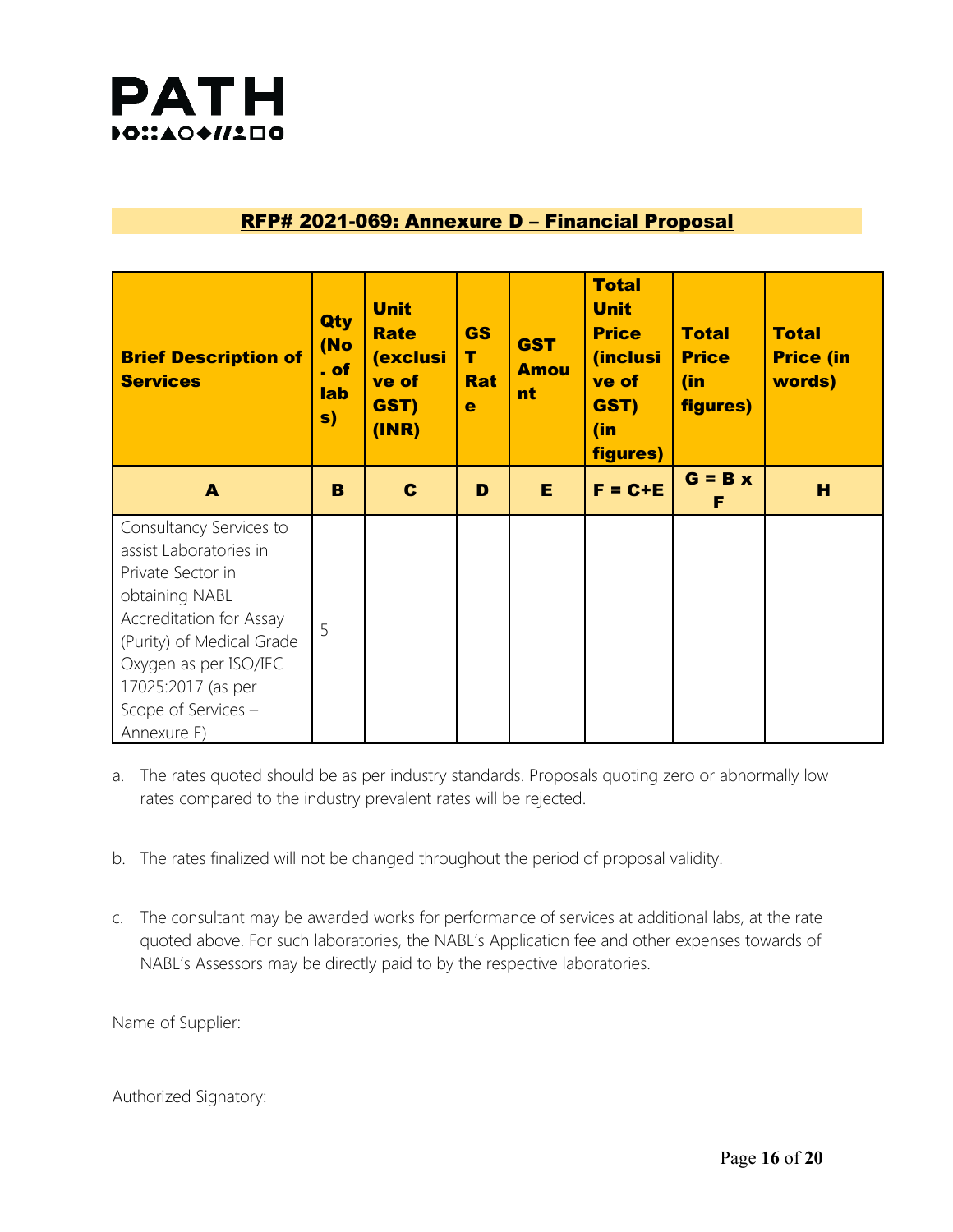

Name

Date

Place

Consultant's Seal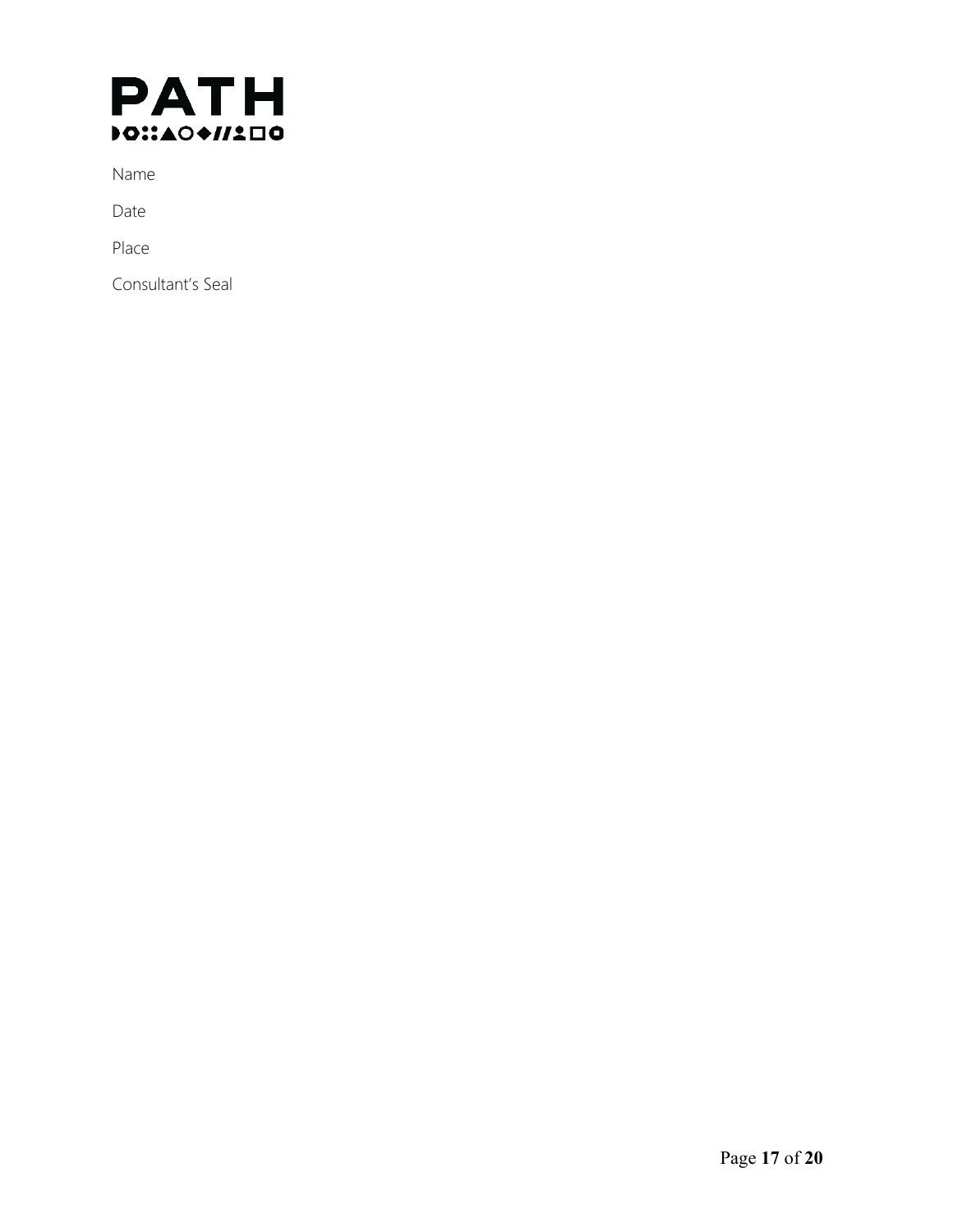

Annexure-E

## Scope of Services for

## Consultancy Services to assist Five Laboratories in Private Sector in obtaining NABL Accreditation for Assay (Purity) of Medical Grade Oxygen as per ISO/IEC 17025:2017

## A. Introduction:

PATH is supporting five Laboratories in the Private Sector in obtaining NABL Accreditation for Assay (Purity) of Medical Grade Oxygen as per ISO/IEC 17025:2017. These laboratories shall be among such laboratories who are already carrying out oxygen purity testing, but could not get NABL Accreditation so far. These five laboratories shall be one each from Odisha, Maharashtra, Rajasthan, Madhya Pradesh and Punjab. PATH may add more laboratories for extending support under the RFP. However, these additional laboratories shall be requested to deposit Application Fee directly to NABL and also bear other expenses such as travel expenses, honorarium, boarding and lodging expenses of NABL's Assessors per NABL's rules / policies.

## B. Scope of Services:

The consultant shall be responsible for execution of following services for each of the five Laboratories:

- 1) The Consultant shall conduct Gap Assessment of the five Laboratories proposed by the PATH for preparedness and assess for their qualification to conduct Assay (Purity) of Medical Grade Oxygen as per NABL Accreditation requirements. The Consultant shall suggest infrastructure changes required, if any; calibration requirements, and document system design requirements.
- 2) The Consultant shall review the existing laboratory quality management system in compliance with ISO 17025:2017 standards as required for the NABL accreditation and suggest improvements, if any; The Consultant shall assist in revising Quality Manual / Standard Operating Procedures (SOPs) / Documentation such as adopted test methods, reporting of test results, Internal Quality Control, Test Data Verification, Validation and Maintenance of Records for testing, etc.
- 3) The Consultant shall conduct two day awareness training on the requirements of the ISO/IEC 17025:2017 and NABL specific requirements at each of the five laboratories. This shall cover at the minimum documentation, implementation, quality control, pre-analytical errors and document control. The training shall be in the form of workshop to generate awareness of ISO /IEC 17025:2017 for lab staff. It would also help them fulfil their roles as members of steering committee in monitoring overall process of system development, implementation and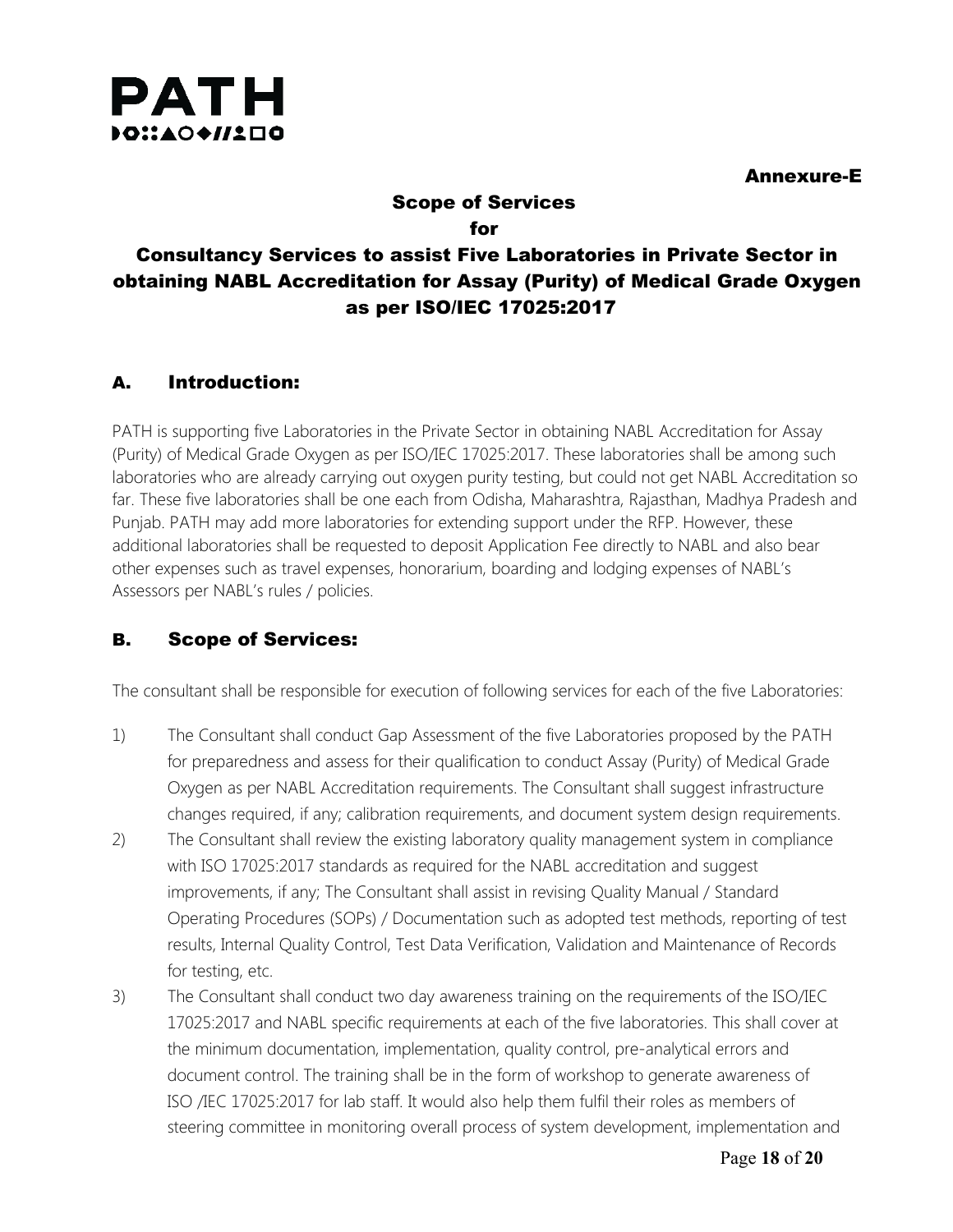

to enable them steer the process of system development and implementation in line with NABL requirement.

- 4) The Consultant shall conduct one-day training on verification of measurements / uncertainty of measurements to Lab staff as per requirement of NABL testing.
- 5) The Consultant shall conduct oneday training on internal audit based on ISO/IEC 17025:2017 at each of the five laboratories. The training shall cover topics such as audit objectives, audit methodology and reporting systems as per ISO/IEC 17025:2017. In addition, on-the-job audit activity exercises shall be carried out so that auditors are fully familiar with the techniques of auditing.
- 6) The Consultant shall assist in preparing Traceability, Calibration, Accuracy, Uncertainties, Measurement Capabilities of Instruments / Equipment used in Laboratories for Assay (Purity) of Medical Grade Oxygen.
- 7) The Consultant shall conduct Internal Audit and mock assessment to review preparedness of the laboratory for assessment by NABL. The consultant shall assist in Non Conformity closure raised during internal audit / mock assessment.
- 8) The Consultant shall identify the legal requirements if any, related to the analysis and certification.
- 9) The Consultant shall assist for submitting application for NABL Accreditation. The Consultant shall examine, review and confirm the final documentation as required for NABL certification.
- 10) The Consultant shall be present during during pre-assessment and final assessment by NABL and guide / assist for taking necessary corrective actions in closing the observations on the concerns raised during the assessments, if any.
- 11) The Consultant shall assist in submission of corrective actions to NABL, if any.
- 12) The Consultant should make available offline as well as online support for queries related to NABL till Certification.
- 13) The consultant shall ensure the laboratory get a NABL accreditation without any major or minor non-conformance.

## C. Support to be provided by PATH:

- a) PATH shall depute a nodal person for coordination between selected Consultant and Laboratories during execution of services.
- b) PATH shall bear all the cost associated with NABL Accreditation, such as Application Fee, Annual Accreditation Fee for 1 year, Assessment charges, and Honorarium for NABL Assessors and travel, boarding and lodging expenditure for Assessors as recommended by NABL.